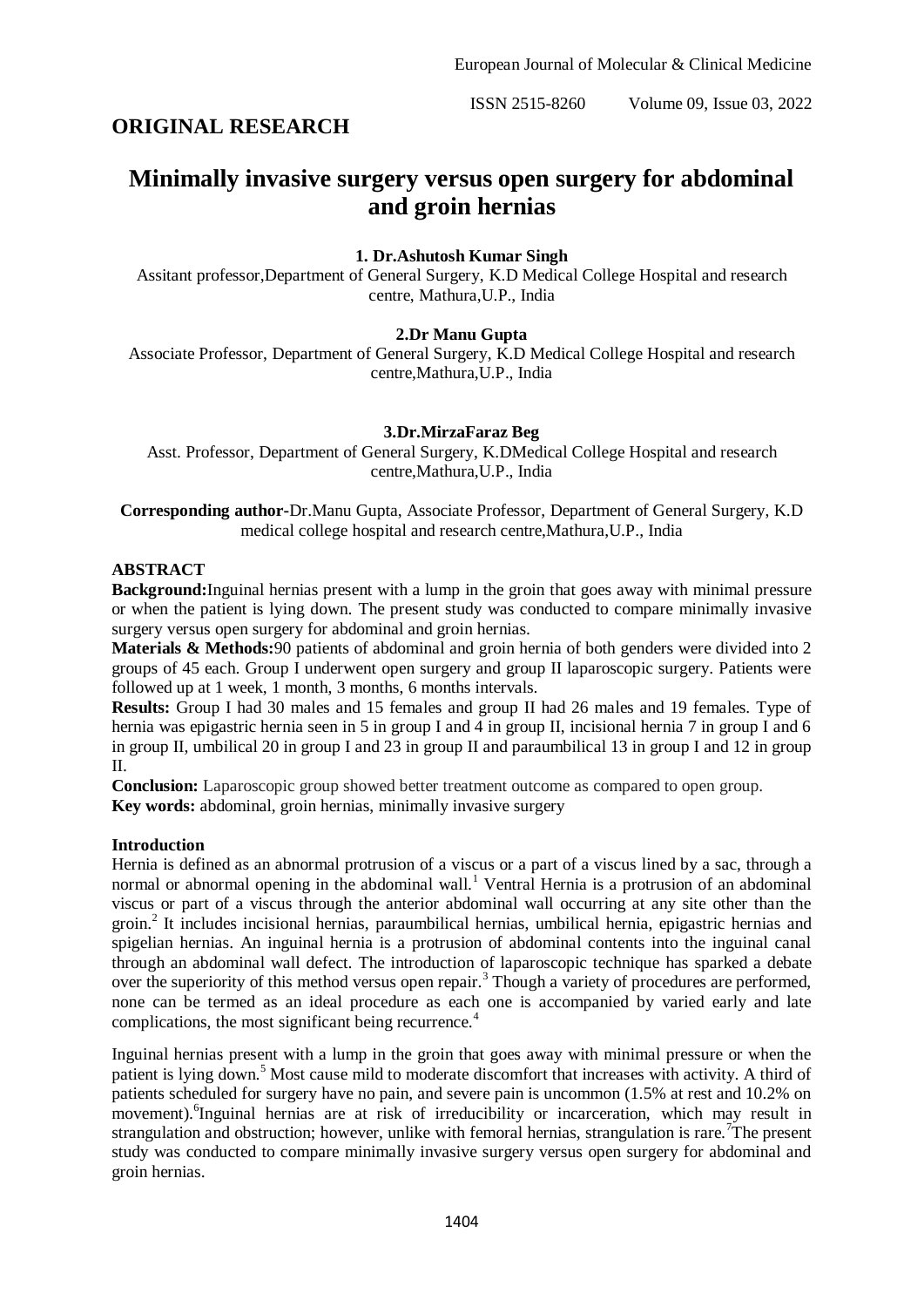ISSN 2515-8260 Volume 09, Issue 03, 2022

#### **Materials & Methods**

The present study comprised of 90 patients of abdominal and groin hernia of both genders. The consent was obtained from all patients.

Data such as name, age, gender etc. was recorded. A thorough history and physical examination was performed. Ultrasound abdomen was done to know the size of defect, the contents and any other abdominal pathology. Patients were divided into 2 groups of 45 each. Group I underwent open surgery and group II laparoscopic surgery. Patients were followed up at 1 week, 1 month, 3 months, 6 months intervals. Data thus obtained were subjected to statistical analysis. P value  $< 0.05$  was considered significant.

# **Results**

## **Table I Distribution of patients**

| Groups | Group 1      | <b>Group II</b>      |
|--------|--------------|----------------------|
| Status | Jpen surgerv | laparoscopic surgery |
| M:F    | 30:15        | 26:19                |

Table I shows that group I had 30 males and 15 females and group II had 26 males and 19 females.

| <b>Table II Comparison of parameters</b> |                  |   |  |  |
|------------------------------------------|------------------|---|--|--|
| <b>Parameters</b>                        | <b>Variables</b> | G |  |  |

| <b>Parameters</b> | <b>Variables</b>               | <b>Group I</b> | <b>Group II</b> | P value |
|-------------------|--------------------------------|----------------|-----------------|---------|
| Type              | Epigastric hernia              |                |                 | 0.03    |
|                   | Incisional hernia              |                |                 |         |
|                   | Umbilical                      |                |                 |         |
|                   | Paraumbilical                  |                |                 |         |
|                   | Cost of hospital stay (rupees) | 5214.6         | 7012.8          | 0.01    |

Table II, graph I shows that type of hernia was epigastric hernia seen in 5 in group I and 4 in group II, incisional hernia 7 in group I and 6 in group II, umbilical20 in group I and 23 in group II and paraumbilical13 in group I and 12 in group II. The cost of hospital stay (rupees) was 5214.6 in group I and 7012.8 in group II. The difference was significant ( $P < 0.05$ ).



## **Graph IComparison of parameters**

#### **Discussion**

A hernia is reducible if it occurs intermittently (such as on straining or standing) and can be pushed back into the abdominal cavity, and irreducible if it remains permanently outside the abdominal cavity.8,9 A reducible hernia is usually a longstanding condition, and diagnosis is made clinically, on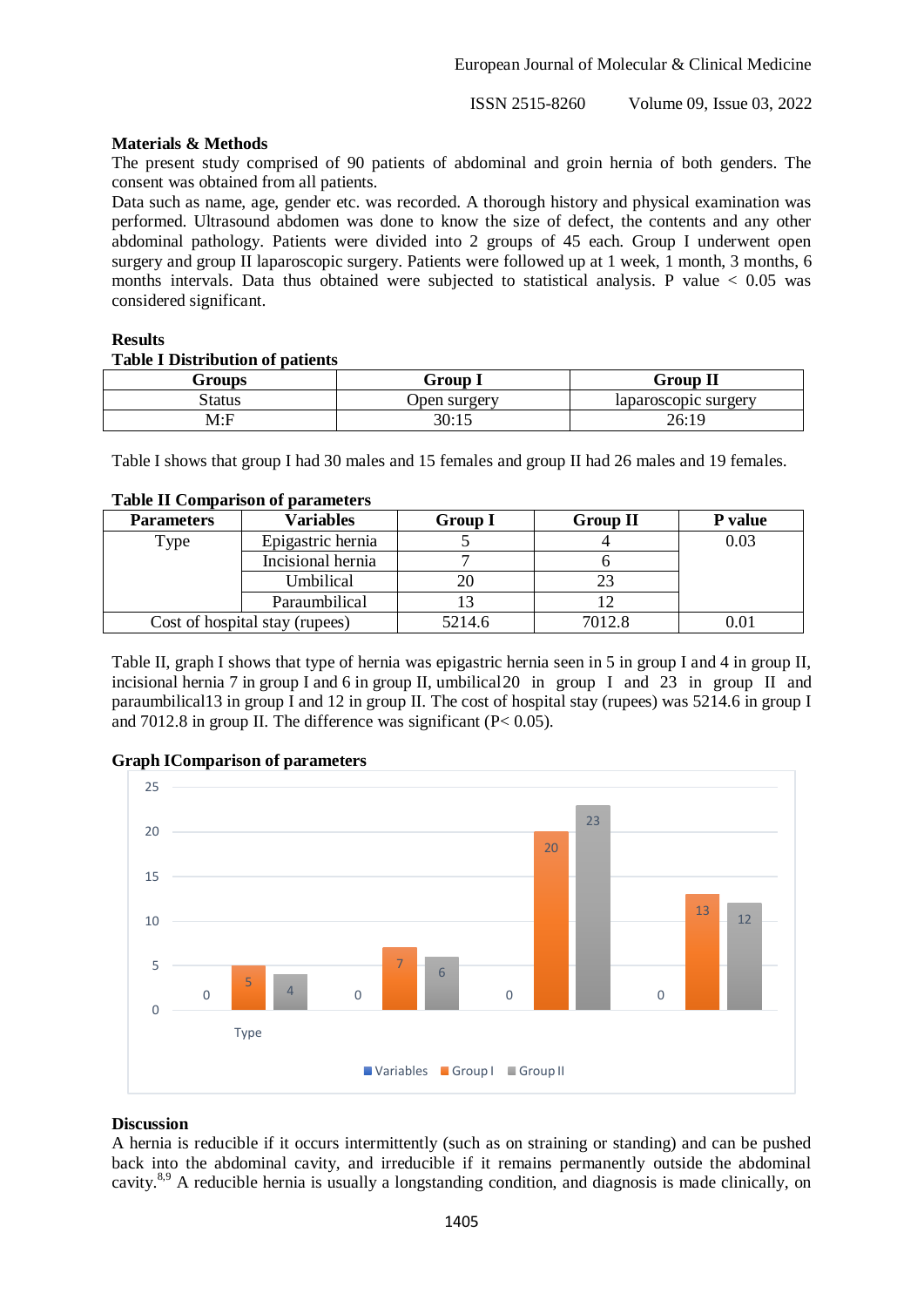ISSN 2515-8260 Volume 09, Issue 03, 2022 the basis of typical symptoms and signs. The condition may be unilateral or bilateral and may recur after treatment (recurrent hernia).<sup>10</sup> Inguinal hernias are often classified as direct or indirect, depending on whether the hernia sac bulges directly through the posterior wall of the inguinal canal (direct hernia) or passes through the internal inguinal ring alongside the spermatic cord, following the coursing of the inguinal canal (indirect hernia). However, there is no clinical merit in trying to differentiate between direct or indirect hernias.<sup>11</sup>The present study was conducted to compare minimally invasive surgery versus open surgery for abdominal and groin hernias.

In present study, 90 patients of abdominal and groin hernia of both genders were studied. Patients were divided into 2 groups of 45 each. Group I underwent open surgery and group II laparoscopic surgery. Kant et al<sup>12</sup> found that in the open group, there are a total of 30 patients. Of the 30 patients, 2 (6.7%) had epigastric hernia, 12 (40%) had umbilical hernia, 10 (33.3%) had paraumbilical hernia and 6 patients (20%) had incisional hernia Of the 30 patients in the laparoscopic group, 2 (6.7%) had epigastric hernia, 18 (60%) had umbilical hernia, 3 (10%) had paraumbilical hernia and 7 (23.3%) patients had incisional hernia. The discomfort experienced by the group who underwent laparoscopic surgery (n=30) was compared to the discomfort experienced for the group who underwent open surgery (n=30). Well accepted pain scoring system, the verbal response scale (VRS) were used to grade the pain. Pain relief was achieved by injectable NSAIDS administered by IM route. The average duration of post-operative analgesia required in the laparoscopic Group was 1.37 while that required by the open group was 2.63 days.

We observed that group I had 30 males and 15 females and group II had 26 males and 19 females. We found that type of hernia was epigastric hernia seen in 5 in group I and 4 in group II, incisional hernia 7 in group I and 6 in group II, umbilical 20 in group I and 23 in group II and paraumbilical 13 in group I and 12 in group II. The cost of hospital stay (rupees) was 5214.6 in group I and 7012.8 in group II.Eker et al<sup>13</sup>compared laparoscopic vs open ventral incisional hernia repair with regard to postoperative pain and nausea, operative results, perioperative and postoperative complications, hospital admission, and recurrence rate. Two hundred six patients from 10 hospitals were randomized equally to laparoscopic or open mesh repair. Patients with an incisional hernia larger than 3 cm and smaller than 15 cm, either primary or recurrent, were included. Patients were excluded if they had an open abdomen treatment in their medical histories. Median blood loss during the operation was significantly less (10 mL vs 50 mL;  $P = .05$ ) as well as the number of patients receiving a wound drain (3% vs. 45%;  $P < .001$ ) in the laparoscopic group. Operative time for the laparoscopic group was longer (100 minutes vs. 76 minutes;  $P = .001$ ). Perioperative complications were significantly higher after laparoscopy (9% vs. 2%). Visual analog scale scores for pain and nausea, completed before surgery and 3 days and 1 and 4 weeks postoperatively, showed no significant differences between the 2 groups. At a mean follow-up period of 35 months, a recurrence rate of 14% was reported in the open group and 18%, in the laparoscopic group  $(P = .30)$ . The size of the defect was found to be an independent predictor for recurrence  $(P < .001)$ .

## **Conclusion**

Authors found that laparoscopic group showed better treatment outcome as compared to open group.

#### **References**

- 1. IoannisRaftopoulos, Daniel Vanuno, JubinKhorsand, Gregory Kouraklis, Philip Lasky. Comparison of Open and Laparoscopic Prosthetic Repair of Large Ventral Hernias. JSLS. 2003 Jul-Sep; 7(3): 227–232.
- 2. M. C. Misra, V. K. Bansal, M. P. Kulkarni, D. K. Pawar. Comparison of laparoscopic and open repair of incisional and primary ventral hernia: results of a prospective randomized study. Surg Endosc.2006; 20: 1839–1845.
- 3. Barbaros U, Asoglu O, Seven R, Erbil Y, Dinccag A, Deveci U, Ozarmagan S, Mercan S. The comparison of laparoscopic and open ventral hernia repairs: a prospective randomized study. Hernia. 2007 Feb;11(1):51-6 21.
- 4. Ecker BL, Kuo LE, Simmons KD, Fischer JP, Morris JB, Kelz RR. Laparoscopic versus open ventral hernia repair: longitudinal outcomes and cost analysis using statewide claims data. SurgEndosc. 2016 Mar;30(3):906-15.